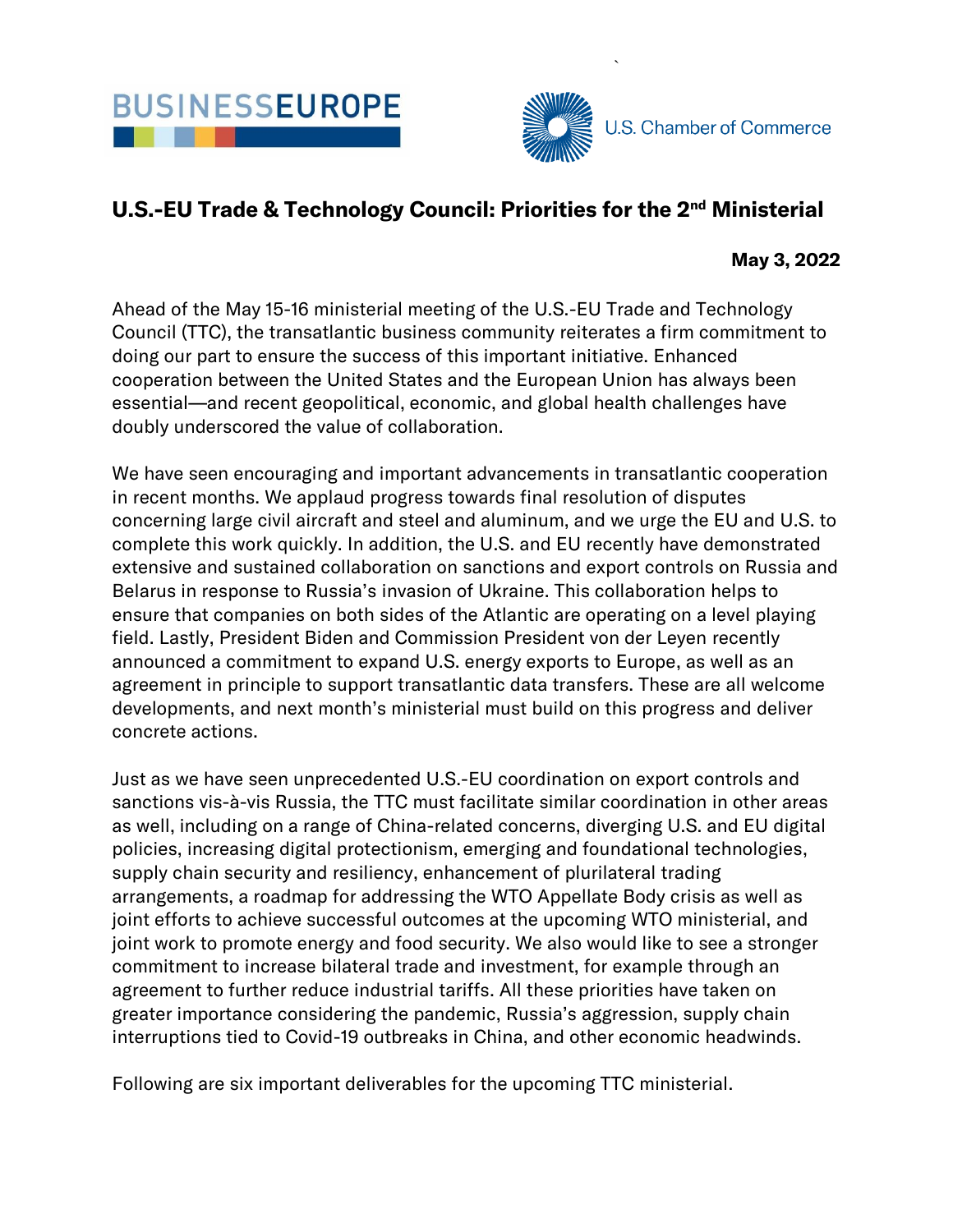1. Third Country Cooperation: The business community supports the U.S. and EU's efforts to coordinate sanctions and export control responses to Russia's invasion of Ukraine. At the same time, **policymakers must not lose sight of the** need to respond forcefully to restrictive third-country measures, including principally China's anticompetitive market practices. We urge policymakers to increase efforts to coordinate meaningful, near-term responses to address China's discriminatory data and forced technology transfer policies and other practices that inhibit fair competition or otherwise penalize non-Chinese companies. We equally urge the U.S. and EU to coordinate more closely on, and bring together their combined resources, to address coercive and restrictive regulatory and legal policies and actions that undermine market access, intellectual property rights, and cross-border data flows in other major emerging markets.

`

We further urge both governments to use the ministerial to announce a plan to tackle such concerns through **tangible, coordinated actions to address long**standing structural challenges in the Chinese economy such as industrial subsidies.

- 2. AI and Emerging Technology: As the U.S. and EU consider new policy frameworks governing the use and development of artificial intelligence (AI) systems and other emerging technologies, both should take concrete steps to encourage greater adoption of key technologies and avoid divergent regulatory approaches that risk creating an uneven playing field. Every effort should be made to create coordinated and compatible frameworks wherever possible to build consumer and business trust—and to avoid imposing new and unnecessary market access barriers on either side of the Atlantic. To foster closer cooperation and joint investments, the U.S. and EU should support research collaboration within areas such as 6G, AI, semiconductors, and advanced manufacturing with adherence to WTO/TBT principles for international standards development.
- 3. **Supply Chain Security:** Russia's invasion of Ukraine has underlined the urgent need for greater transatlantic action to secure global supply chains as we face the growing threat of global food shortages and the urgent need to expand extraction and production of strategic raw materials and minerals that are essential to the green and digital transitions. Work should quickly move beyond joint assessments of critical dependencies to focus on concrete ways to incentivize increased cooperation and production on both sides of the Atlantic, including removal of barriers that restrict trade and adopting trade facilitative measures. This work should be done in close coordination with industry, given its unique insights into the complex realities of supply chains.